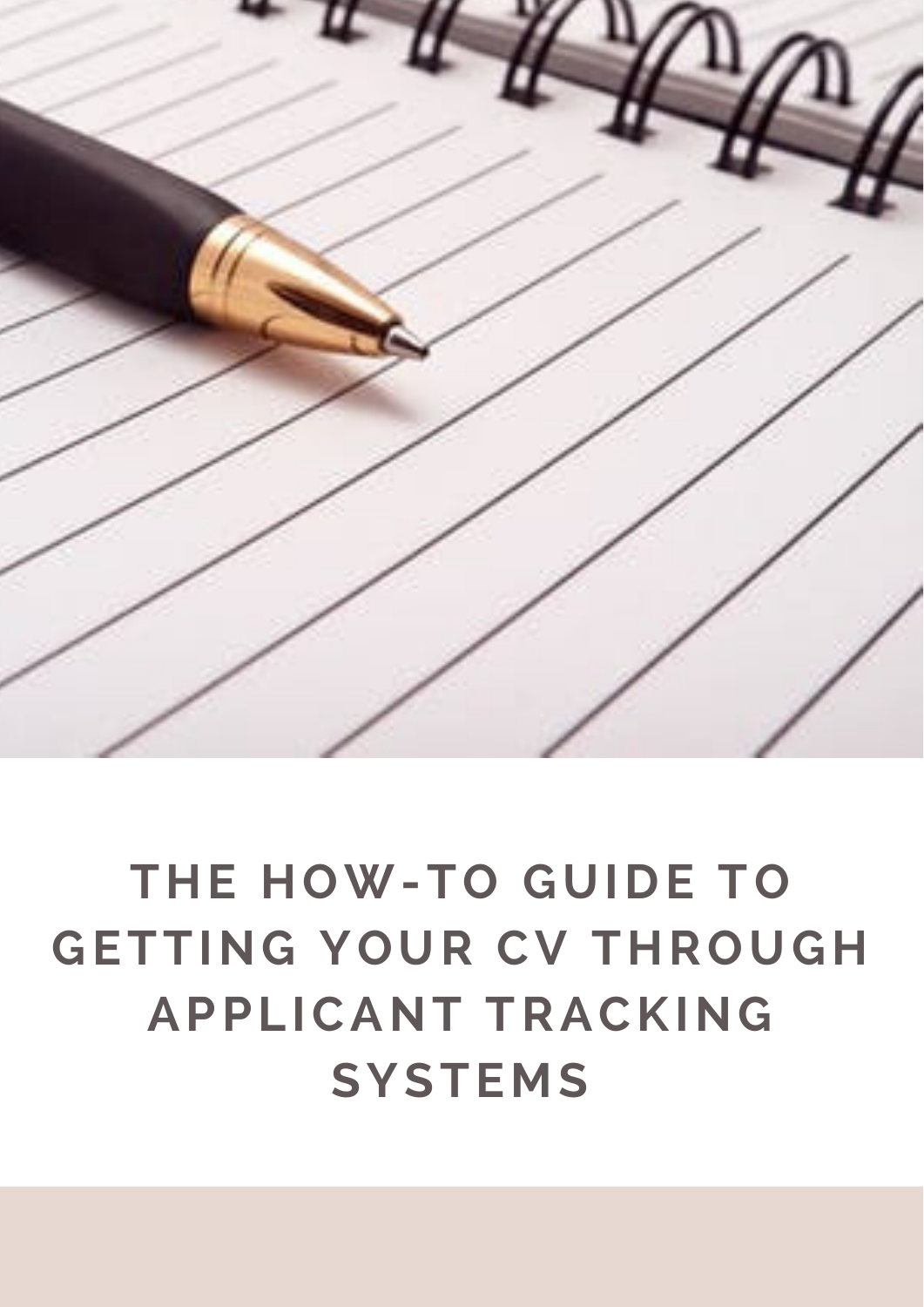

# THE HOW-TO GUIDE TO GETTING YOUR CV THROUGH APPLICANT TRACKING **SYSTEMS**

Have you ever sent in a CV through an online job portal or company's website only to hear nothing back? This has become all too common as companies move toward applicant tracking systems (ATS) to help screen candidates.

These systems aren't going anywhere, so it's time to learn how to work with them. The best rule of thumb is that when it comes to your online CV, stick with as simple as possible.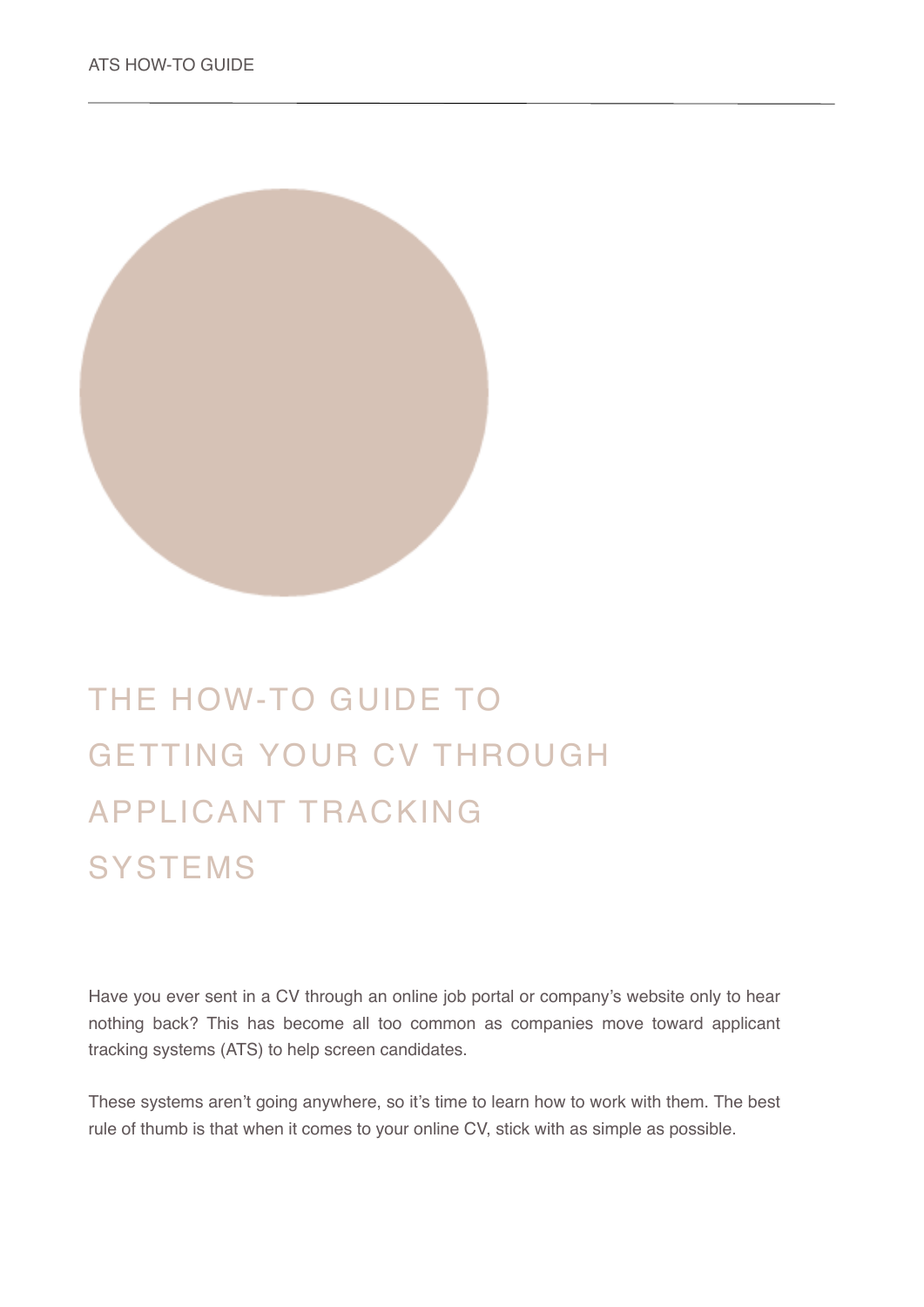# What is an Applicant Tracking System (ATS)?

An applicant tracking system (ATS) is software that works like a CV database to help companies streamline their hiring process and review applications more quickly.

With paper applications becoming obsolete and the volume of applicants increasing, the majority of companies are moving toward digital systems to track applicants make sure their recruitment process complies with labour laws. Not only do these systems organise and sort applications, they can also be programmed to screen candidates based on what content you include in your CV.

Commons applicant tracking systems include iCIMS, Bullhorn and Ascendify that digest uploaded CV's submitted via job postings.

## How does an ATS work?

At a basic level, an ATS consists of opening new positions and posting them online via the company's corporate homepage or job boards. Once the position is open, all submitted applications are stored in a database. At this point, recruiters can search submissions using keywords and phrases to identify candidates to advance through the hiring process.

Many ATSs score applications based on parameters of the open position. Applicants are then ranked and sorted based on their score. You can think of it as the ATS doing the first screening instead of the recruiter.

It is important to note that not all ATSs are alike. Some systems can handle small graphics, while others can't. Some prefer pdfs while others require Word files. It's no surprise that your CV is at risk of getting lost in the shuffle.

While no process is foolproof, use this guide to better prepare your CV for an online [application. You can find an example of an ATS-optimised CV in our Career Relaunch CV](https://www.workhappymums.com/workbooks.html)  Workbook.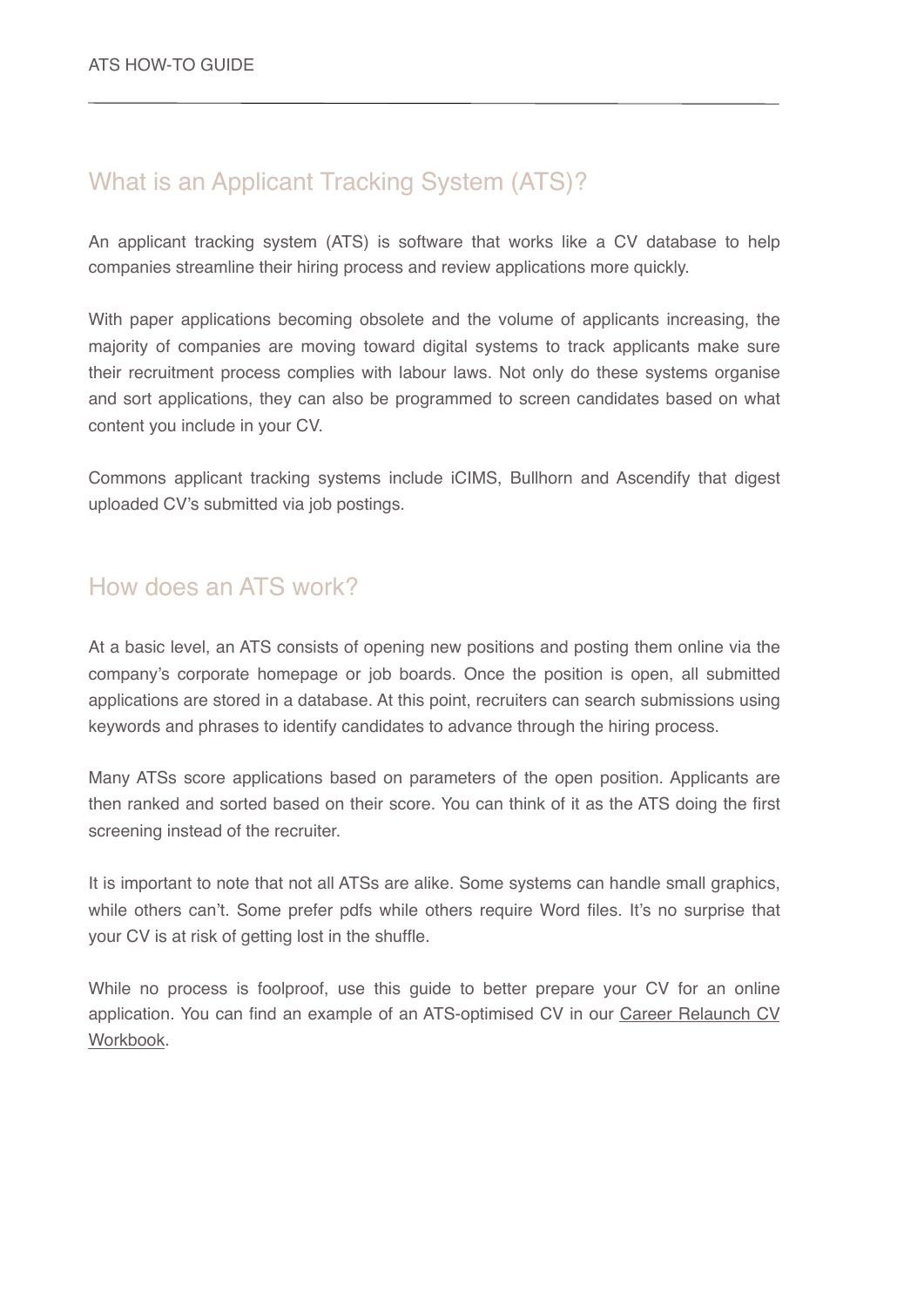#### Step 1: Answer filter questions completely and properly

A staggering 75 per cent of CV's are never seen by employers, so it is important to start the process correctly. An ATS typically screens candidates based on information provided in the application such as location and level of experience. Make sure to answer all the questions on the application, because when a question is left blank, the ATS may discard your CV. Completing all the information asked in an online application will improve your chances of your CV being seen by a person.

### Step 2: Format your CV in an ATS-friendly manner

When applying online, the key is to avoid templates and keep the format of your CV simple.

- Title your CV with your name and targeted title something like "Your NameCV Marketing Director."
- Stick to common CV headings like Summary, Skills, Work Experience and Education.
- Remove images, columns, tables, fields, text boxes and graphics so the ATS can quickly scan your text for keywords and phrases. The ATS may not be able to read data placed in images, tables, and text boxes, so it's best to avoid them altogether. Also, avoid page numbers.
- Remove special characters and avoid creative or fancy bullets that are often illegible to an ATS scanner.
- Avoid special fonts, font treatments and colours. Stick to fonts such as Arial, Georgia, Impact, Courier, Lucinda, Tahoma or Trebuchet, and only use black colour. Avoid underlining words, which can mess up the legibility of lower case letters such a g, j or y.
- Avoid spelling errors, since an ATS doesn't know what you 'meant' to write.
- Include contact information in the body of your CV, not in the header or footer.
- When writing your employment history, present the information for each employer in the same order, i.e., company name, title, city, country and date, and in reverse chronological order.
- Save your CV as a basic word doc (.doc) or .txt file. Don't convert it into a PDF file unless you are instructed to do so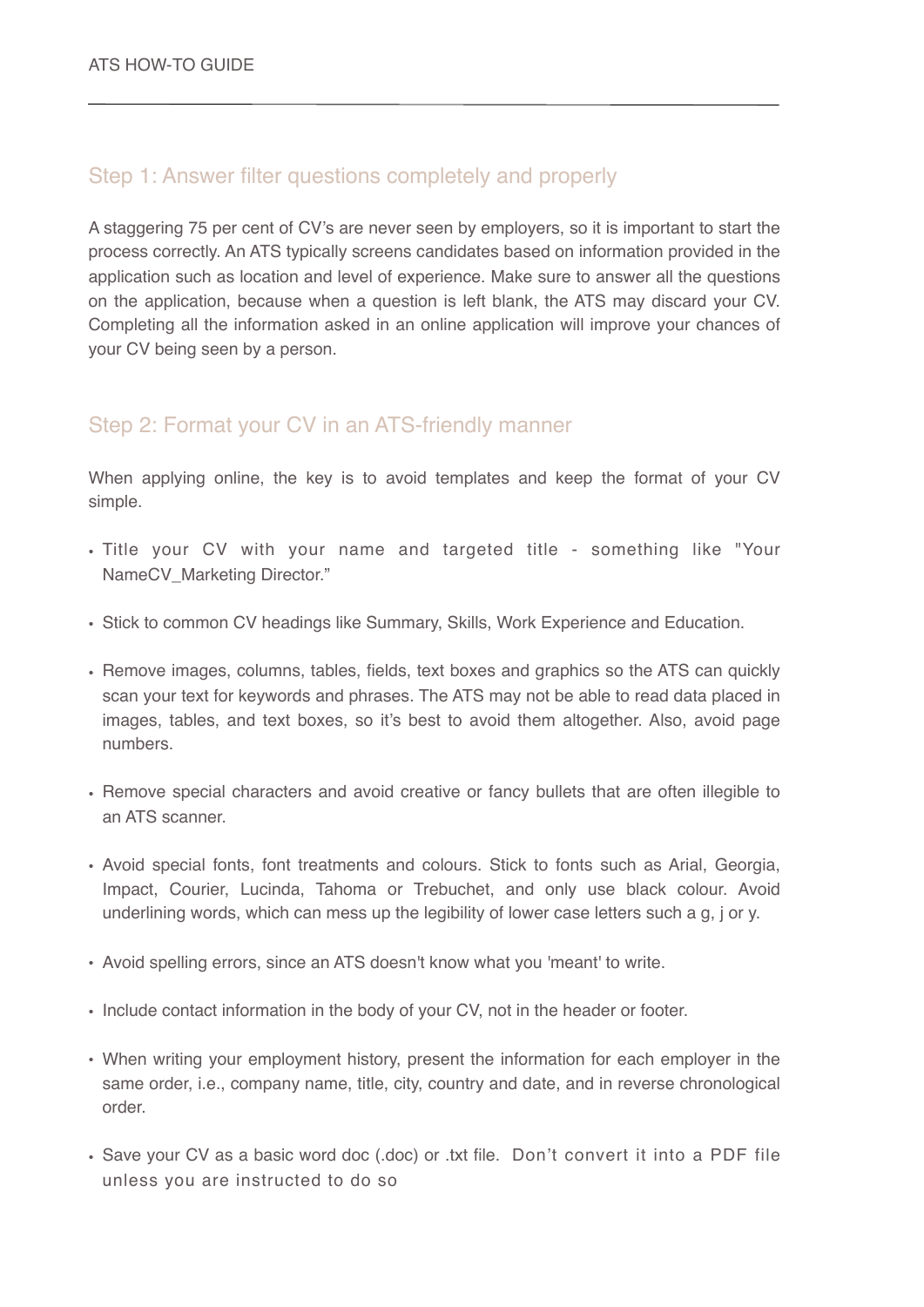#### Step 3: Focus on your CV's content

Now that you've got the formatting buttoned down, let's take a look at the actual content of the CV and make sure it is compatible with an ATS.

#### 1. Beef up your skills section

To improve your chances of being discovered by the ATS, make sure to include any certifications you've received and mention any industry-specific terminology (ie. Salesforce for sales professionals or Oncology for healthcare professionals). Include both the spelled-out version and abbreviations of the same word.

#### 2. Customise your CV

Recruiters also use keywords to identify candidates with desired skills and qualifications. The ATS tries to find these keywords in candidate CVs. This is why the keywords you use can make or break your job search.

Find and note the keywords used in the job overview and candidate specifications. Focus on both the role and industry in which you want to work.

Then, find a natural way to include those keywords and phrases in your summary and throughout your CV.

You can also optimise your headers and titles based on the job description. Let's say you see the term "communication skills" sprinkled throughout the job description. In your CV, make sure you mention you "communication skills" as an exact phrase.

TOP TIP: It's important for an overall job strategy that your CV and LinkedIn profile use similar keywords. This will help you maximise the effectiveness of your job search. It also signals consistency and attention to detail for recruiters.

#### 3. Don't overuse keywords

Do you need keywords? Absolutely. But stuffing keywords throughout your CV won't get you anywhere.